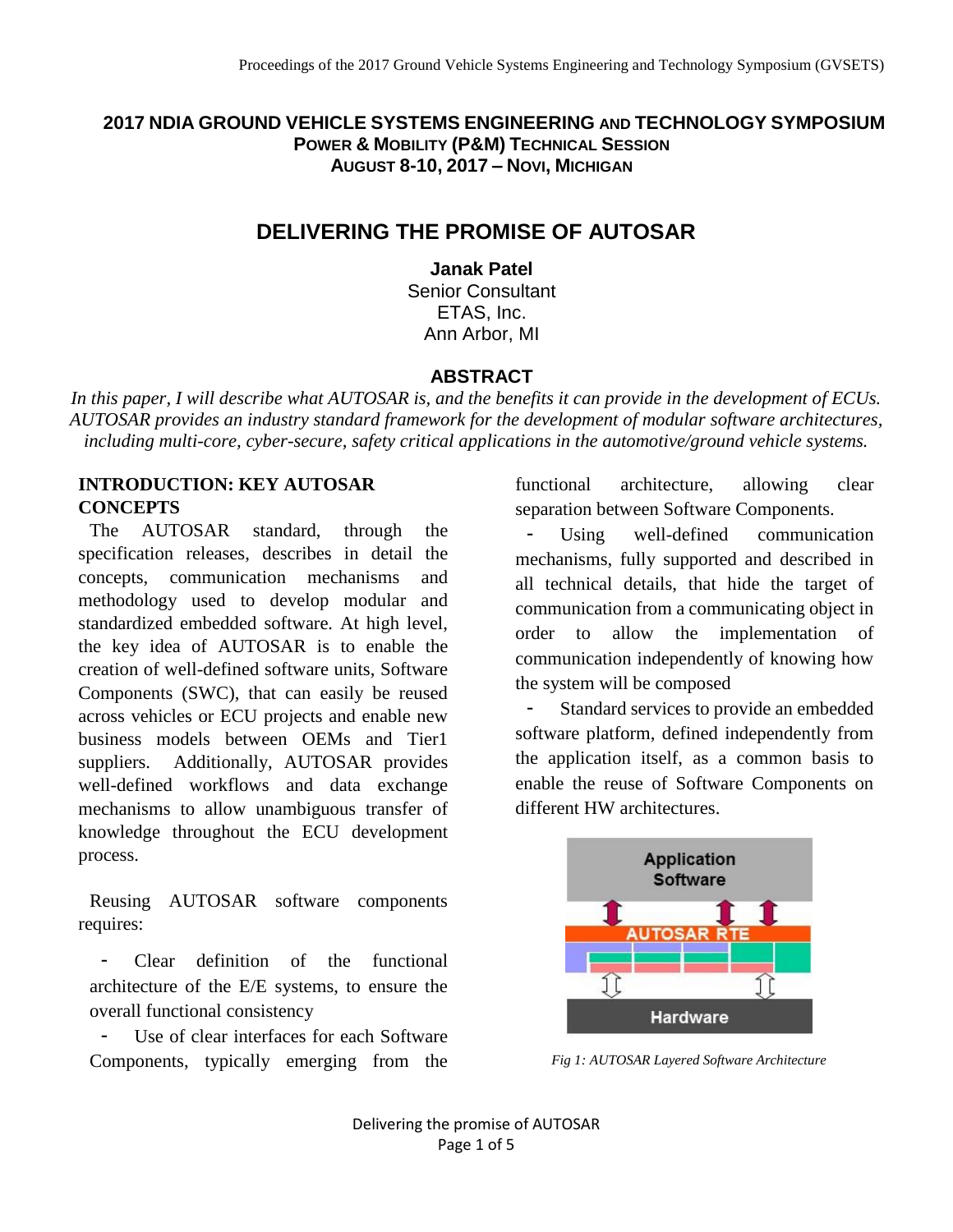The approach for developing AUTOSARcompliant embedded software is very similar to standard System Engineering approaches applied in the automotive industry for decades: and this assimilation of legacy approaches is a key element of AUTOSAR's success. The AUTOSAR methodology is a software system specific implementation of the System Engineering Process and can easily be integrated into existing vehicle development projects.



*Fig 2: AUTOSAR Technical Process*

## **OVERVIEW OF THE AUTOSAR METHODOLOGY**

The scope of AUTOSAR is embedded software. AUTOSAR defines a software system from a Systems Engineering approach, i.e. consisting of sub-systems and then components that can be developed independently from the other components. In the AUTOSAR methodology description, and because software systems require a hardware platform for execution, the word "system" typically means "E/E system". There is no intention to standardize HW, but instead to integrate HW constraints (network, bus description, production costs, cabling, etc) in a systems approach while describing the functional architecture and with this, to enable different

software architectures using the same software components.

The design process defined by the AUTOSAR methodology can be divided into 3 main steps:

- system design and description
- software design and development
- ECU integration



*Fig 3: High level view on AUTOSAR methodology from (links to right) System description to ECU Integration*

### **SYSTEM DESIGN AND DESCRIPTION**

The methodology starts at E/E system level, with the system definition and description. At this level, the description is first purely functional, and completely independent from any technical implementation and hardware architecture. Functional components – intended to be Software Components later on in the process – are defined with their functional contribution to the E/E system and the interfaces they need in order to be integrated into the E/E system. This is a virtual description of the functions of the E/E system and the virtual communication between them. This is the "Virtual Function Bus" (VFB) view specifies what is communicated but not how (or where) it takes place.

Once the VFB view is available, system constraints, HW topology and descriptions are considered in order to map the created Software Components to HW architecture. Here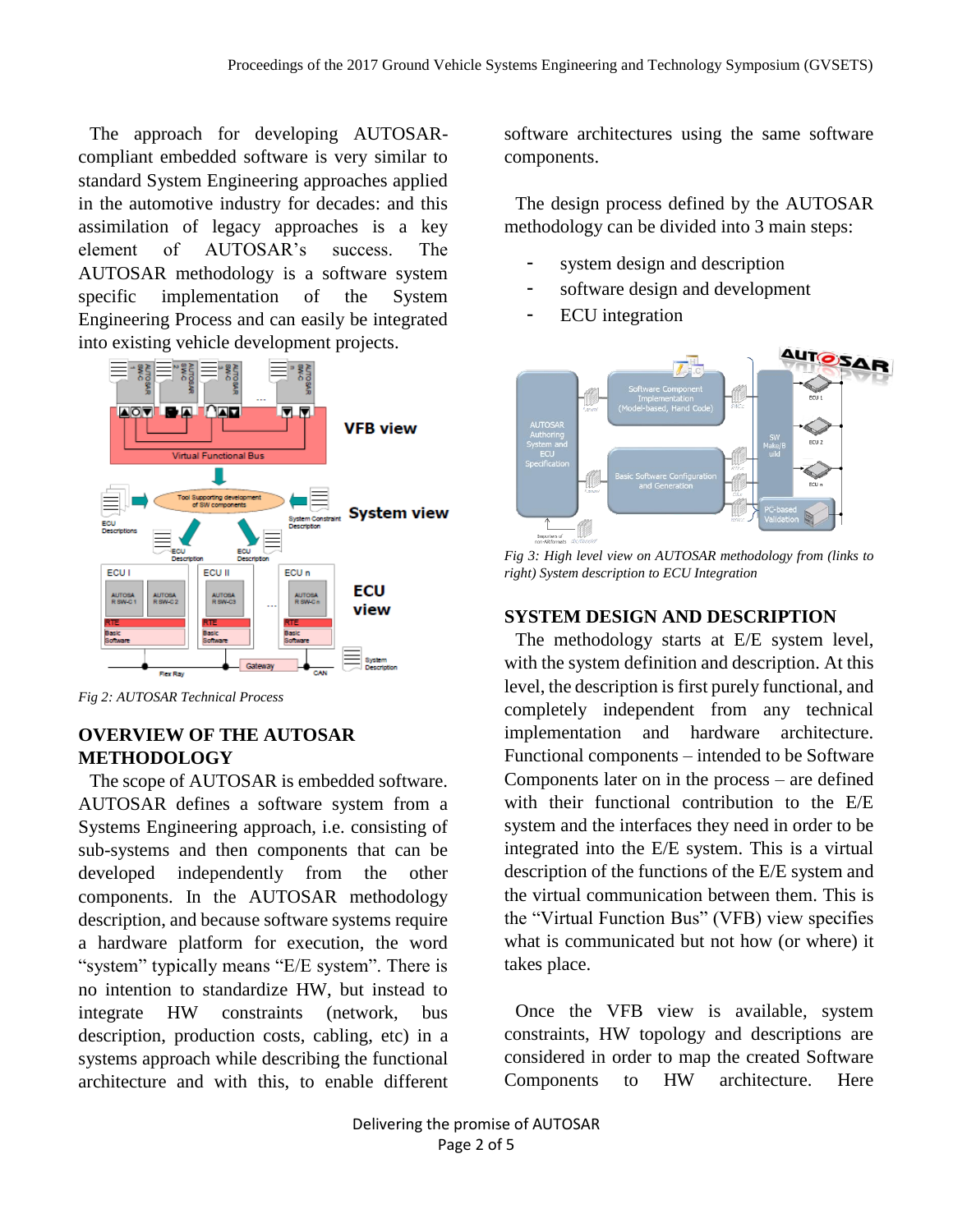AUTOSAR defines and standardizes the description mechanisms, ensuring that all necessary HW related descriptions can be integrated and used to map the software.

From this phase the ECU description is available, meaning that the VFB is realized by a given HW configuration according to the mapping decision. Each ECU of the system can be then developed independently from the other, as dedicated sub-system with clearly defined interaction with the other sub-system. The process then to design and develop the ECU software is very similar to the one at system level.

#### **SOFTWARE DESIGN AND DESCRIPTION**

The elements of the functional architecture mapped into a given ECU are elements of the software architecture – which can typically be consisting of several elements as the technical view is not necessarily mapping the functional view (due cross domain software functions). An ECU specific functional architecture is then designed, which is the software architecture. Whereas the description is done for a single ECU, it is still done independently from the HW used. The VFB is technically implemented into a Run Time Environment (RTE) ensuring all ECU internal communication between application software and the services.

With this the ECU software architecture is available and the implementation of the defined software components is possible. There are basically 2 aspects to be considered:

- Development of Application software
- Configuration of the Basic Software modules

At this level, the Application Software Components can be developed independently from each other and the other part of the ECU software, thanks to the predefined architecture and interfaces.

The Basic Software Modules are standardized as well with AUTOSAR. They are typically available as libraries or drivers or services, and need to be configured according to the ECU and the software architecture. The application software itself is not necessary to perform this task as all requirements are included into the RTE configuration. Once configured, the Basic Software is generated and ready for the ECU integration. The major benefit of standardized Basic Software is OEMs are now no longer beholden to proprietary architectures.

# **ECU INTEGRATION**

The last step described in the AUTOSAR methodology is the integration of Application Software and Basic Software together into the ECU. Then, the ECU with its AUTOSAR software is available with the functionalities designed at the beginning and ready for further system integration as any other ECUs.

Once the ECU software is integrated on the Hardware, the integration into the system can be performed the same way as before. ECUs with AUTOSAR-compliant software can be integrated with ECU without AUTOSAR-compliant software into the complete physical system.

The methodology defined with AUTOSAR obviously enables many different use cases compared to non-modular approach and allow implementing new processes and business models.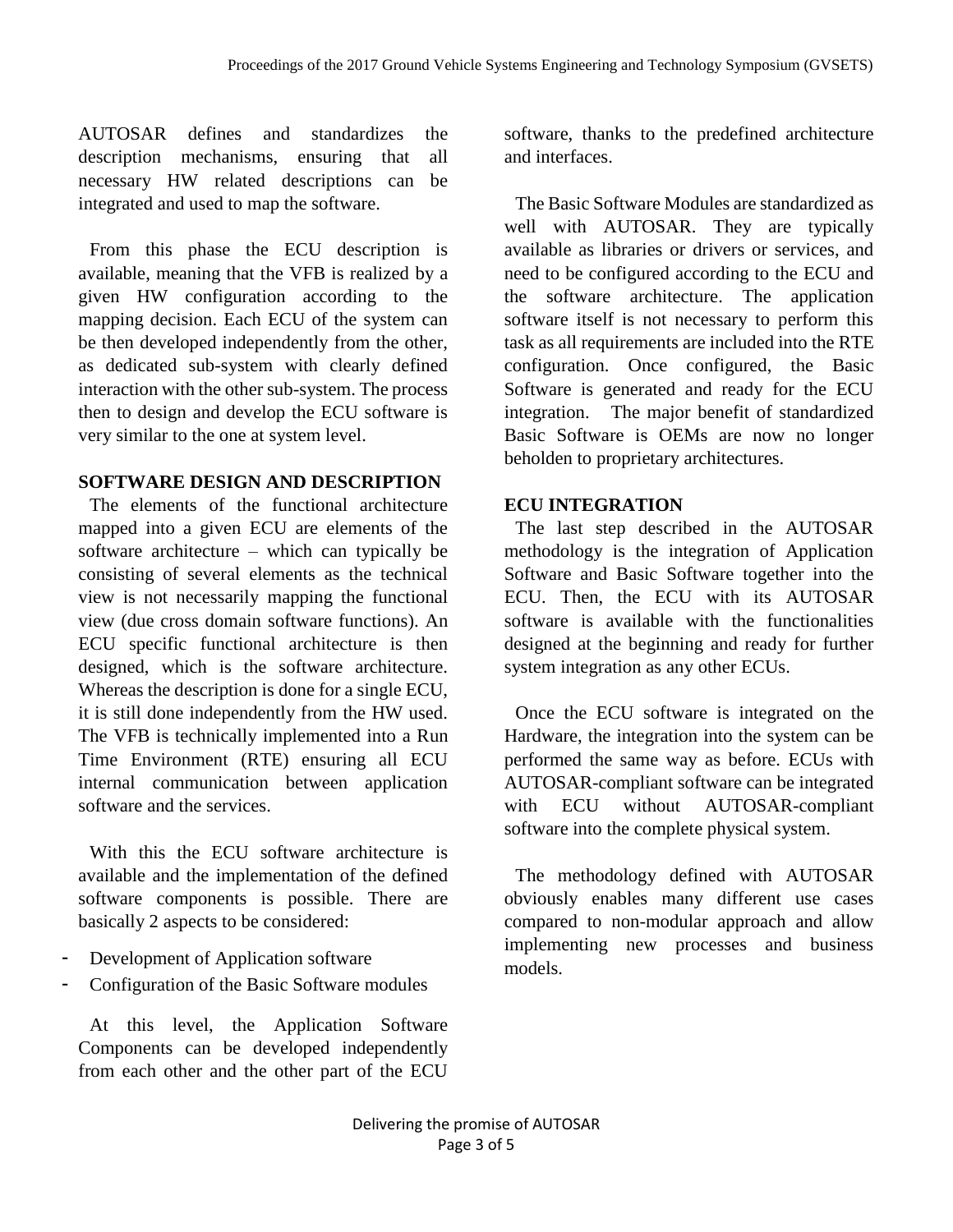

*Fig 4: AUTOSAR modular architecture development and validation use cases*

#### **TECHNICAL IMPLEMENTATION OF AUTOSAR THE VIRTUAL ECU CONCEPT**

From process support perspective, and development and validation tools point of view, AUTOSAR is the enabling technology required to support virtualization of the development process.

In AUTOSAR, both Application Software and a significant part of the Basic Software are designed to be hardware independent. Only AUTOSAR's MCAL an OS modules are hardware dependant.

Consequently, most ECU software intended for production can be built and run on different hardware platforms: most notably on a standard PC with zero change.



*Fig 5: Virtual ECU concept: using AUTOSAR concept to support Road-to-Lab-to-Math initiatives*

Providing a MCAL and OS implementation for the PC – through a "Virtual ECU" concept makes it possible to port the complete integrated software to the PC environment and enable virtual testing of the ECU software

In order to benefit from AUTOSAR concepts it is key to ensure that the tools used for software debug and testing or on real ECU are easily connected to the Virtual ECU. It means the Virtual ECU itself shall provide the virtual interfaces to connect to the virtual system on the PC and to the tools. AUTOSAR allows this at several levels thanks to the modularity and enables tools to:

> Expose Application Software I/O for unit testing

> - Expose Virtual electric signals for ECU software integration

> Expose time information to ensure the synchronization of the simulation

The time control aspect is especially the key point of the virtual validation. With a real ECU integrated into a real system, the time is given. With a virtual platform there is no "real" time anymore and components of the virtual platform typically have their own time and schedule. Without a common time for all parts of the platform and a corresponding control mechanism, the results of a simulation can be completely inconsistent.

With the timing and scheduling information from the Virtual ECU made available to the simulation tool chain the consistency is ensured. The time can then be synchronously simulated on the same basis for all components of the platform. This provides the flexibility to stop, slow down or speed up the simulation without jeopardizing the